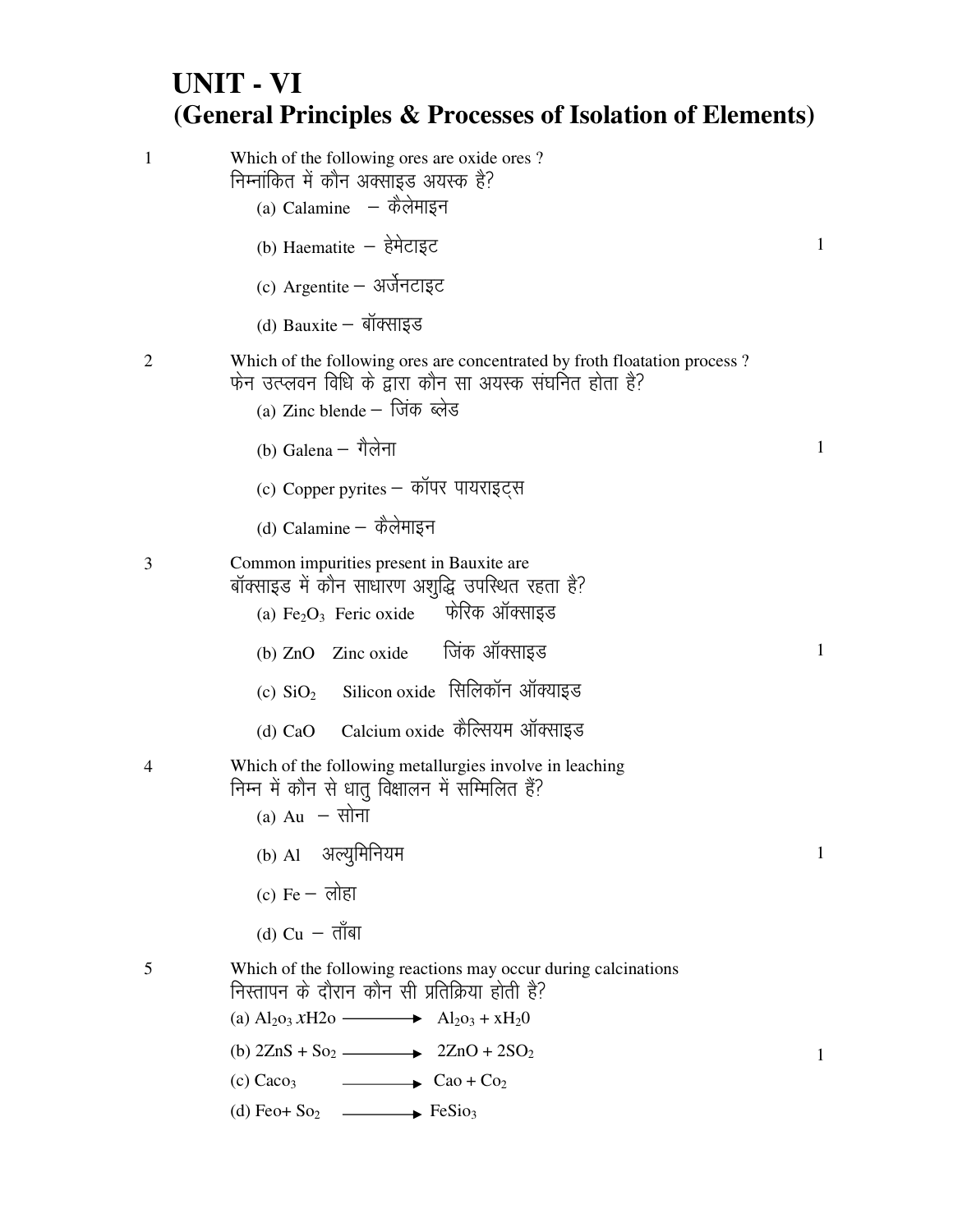| 6  | Ore of Aluminium is                                                                                                                                                                            |              |
|----|------------------------------------------------------------------------------------------------------------------------------------------------------------------------------------------------|--------------|
|    | अल्युमिनियम का अयस्क है?                                                                                                                                                                       |              |
|    | (a) Calamine – कैलेमाइन                                                                                                                                                                        |              |
|    | (b) Zinc blende – जिंक ब्लेंड                                                                                                                                                                  | 1            |
|    | $(c)$ Bauxite – बॉक्साइड                                                                                                                                                                       |              |
|    | (d) Haematite - हेमेटाइट                                                                                                                                                                       |              |
| 7  | Which of the following are ores of Zinc<br>निम्नलिखित में जस्ता अयस्क कौन है?<br>$(a)$ Haematite – हेमेटाइट                                                                                    |              |
|    | (b) Bauxite $-$ बॉक्साइड                                                                                                                                                                       | $\mathbf{1}$ |
|    | (c) Calamine $-$ कैलेमाइन                                                                                                                                                                      |              |
|    | (d) Zinc blede – जिंक ब्लेंड                                                                                                                                                                   |              |
| 8  | Which of the following are ores of Copper                                                                                                                                                      |              |
|    | निम्नलिखित में ताँबा अयस्क कौन है?                                                                                                                                                             |              |
|    | $(a)$ Bauxite – बॉक्साइड                                                                                                                                                                       |              |
|    | (b) Copper Pyrites –कॉपर पायराइट्स                                                                                                                                                             | 1            |
|    | (c) Zinc blende – जिंक ब्लेंड                                                                                                                                                                  |              |
|    | (d) Haematite - हेमेटाइट                                                                                                                                                                       |              |
| 9  | Which of the following processes are involved in calcinations<br>निम्न में कौन सी क्रिया निस्तापन में सम्मिलित होता हैं?<br>(a) The removal of volatile impurities – वाष्पशील अशुद्धि को हटाना |              |
|    | (b) The removal of moisture – वाष्प को हटाना                                                                                                                                                   | 1            |
|    | (c) The decomposition of any Carbonate Ore into Oxide                                                                                                                                          |              |
|    | किसी कार्बोनेट अयस्क का ऑक्साइड में अपघटन                                                                                                                                                      |              |
|    | (d) All of these $-$ ये सभी                                                                                                                                                                    |              |
| 10 | Which of the following processes involved in refining of metal                                                                                                                                 |              |
|    | धातु के शुद्धिकरण में कौन सी प्रक्रिया की भागीदारी होती है?                                                                                                                                    |              |
|    | (a) Froth floatation - फेन उत्पावन                                                                                                                                                             |              |
|    | (b) Leaching – विक्षालन (घुलकर बहजाना)                                                                                                                                                         | 1            |
|    | (c) Roasting – जारण                                                                                                                                                                            |              |
|    | (d) Zone refining – क्षेत्र शुद्धिकरण                                                                                                                                                          |              |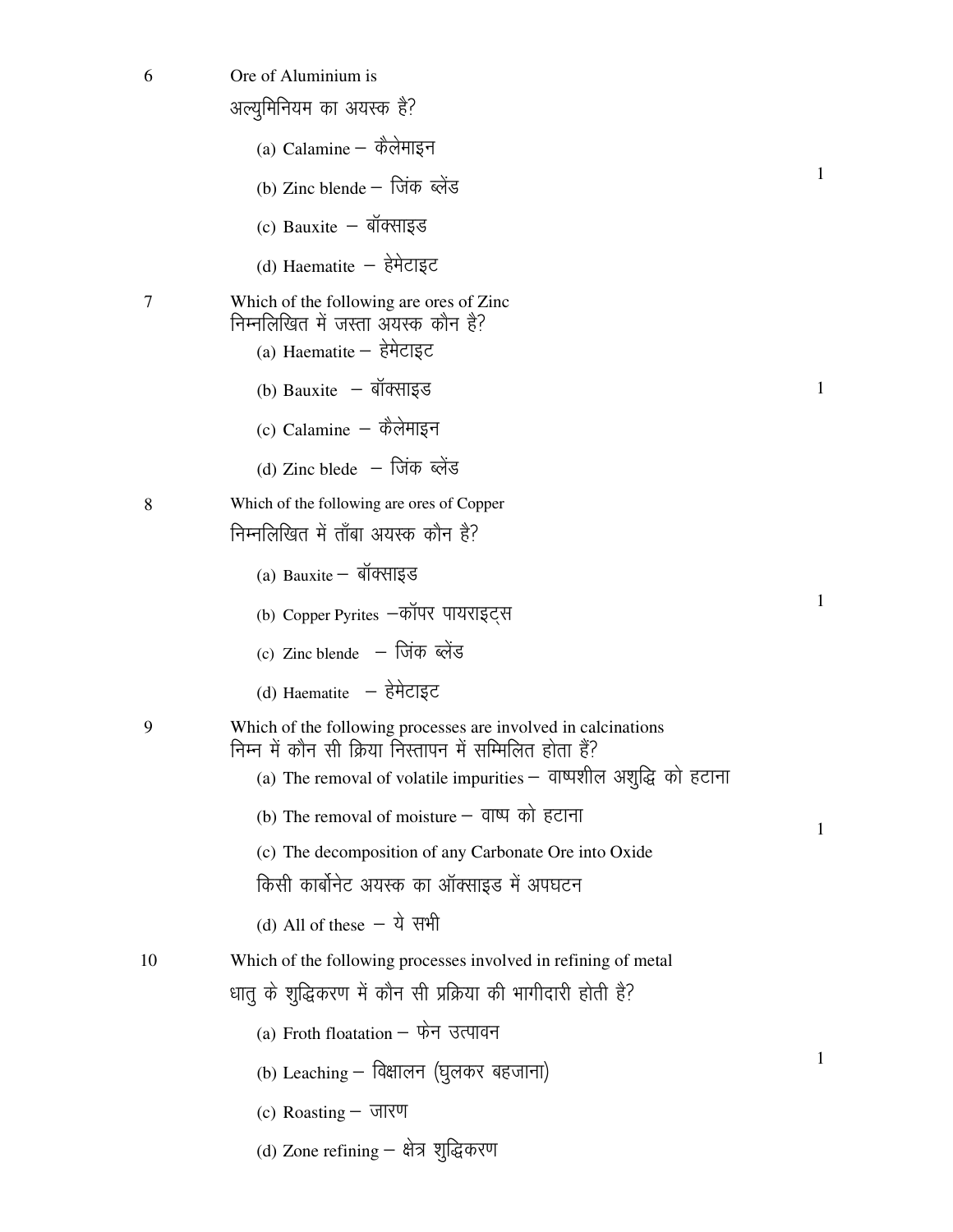| 11 | What is metallurgy?<br>धातकर्मी क्या है?                                                                                                  | $\mathbf{1}$   |
|----|-------------------------------------------------------------------------------------------------------------------------------------------|----------------|
| 12 | What is to you understand by concentration, dressing or benefaction<br>सान्द्रण प्रतिसारण या उपकार से क्या समझते हैं?                     | 1              |
| 13 | What are depressants?<br>दबाना क्या है?                                                                                                   | $\mathbf{1}$   |
| 14 | Give a Name/example of depressants?<br>दबाना का नाम एवं उदाहरण लिखें?                                                                     | $\overline{2}$ |
| 15 | What is leaching?<br>विक्षालन क्या है?                                                                                                    | $\overline{2}$ |
| 16 | What is Calcination?<br>निस्तापन क्या है?                                                                                                 | $\overline{2}$ |
| 17 | What is Roasting?<br>जारण क्या है?                                                                                                        | $\overline{2}$ |
| 18 | What is Smelting?<br>प्रदावन क्या है?                                                                                                     | $\overline{2}$ |
| 19 | What is Slag? Define with example.                                                                                                        | $\overline{2}$ |
| 20 | Name the furnace where process of reduction with Carbon is carried out?<br>उस भट्टी का नाम बतायें जहाँ कार्बन का अवकरण प्रक्रिया होता है? | $\mathbf{2}$   |
| 21 | What is electrometallurgy?<br>विद्युत मेटलर्जीकल क्या है?                                                                                 | $\overline{2}$ |
| 22 | What is refining? What are the steps of refining?                                                                                         | $\overline{c}$ |
| 23 | What are the some common steps involved in metallurgical operations?<br>धातकर्मीय संचालन की साधारण उपाय क्या है?                          | $\overline{2}$ |
| 24 | What is diff b/w are & mineral?<br>अयस्क और मिनेरल में क्या अंतर है?                                                                      | $\overline{2}$ |
| 25 | Why ores are crushed & Grinded?<br>अयस्क क्यों पीसा एवं कुचला जाता है?                                                                    | $\overline{2}$ |
| 26 | What is Hydraulic washing, Navigations or Gravity separation method?                                                                      | 2              |
| 27 | Which reactions are involved in leaching of alumina from bauxite?<br>बॉक्साइड से अल्युमिना के विक्षालन में प्रयुक्त समीकरणों को लिखें?    | 2              |
| 28 | What are objectives of preliminary treatment of the concentrated ore?                                                                     | $\overline{2}$ |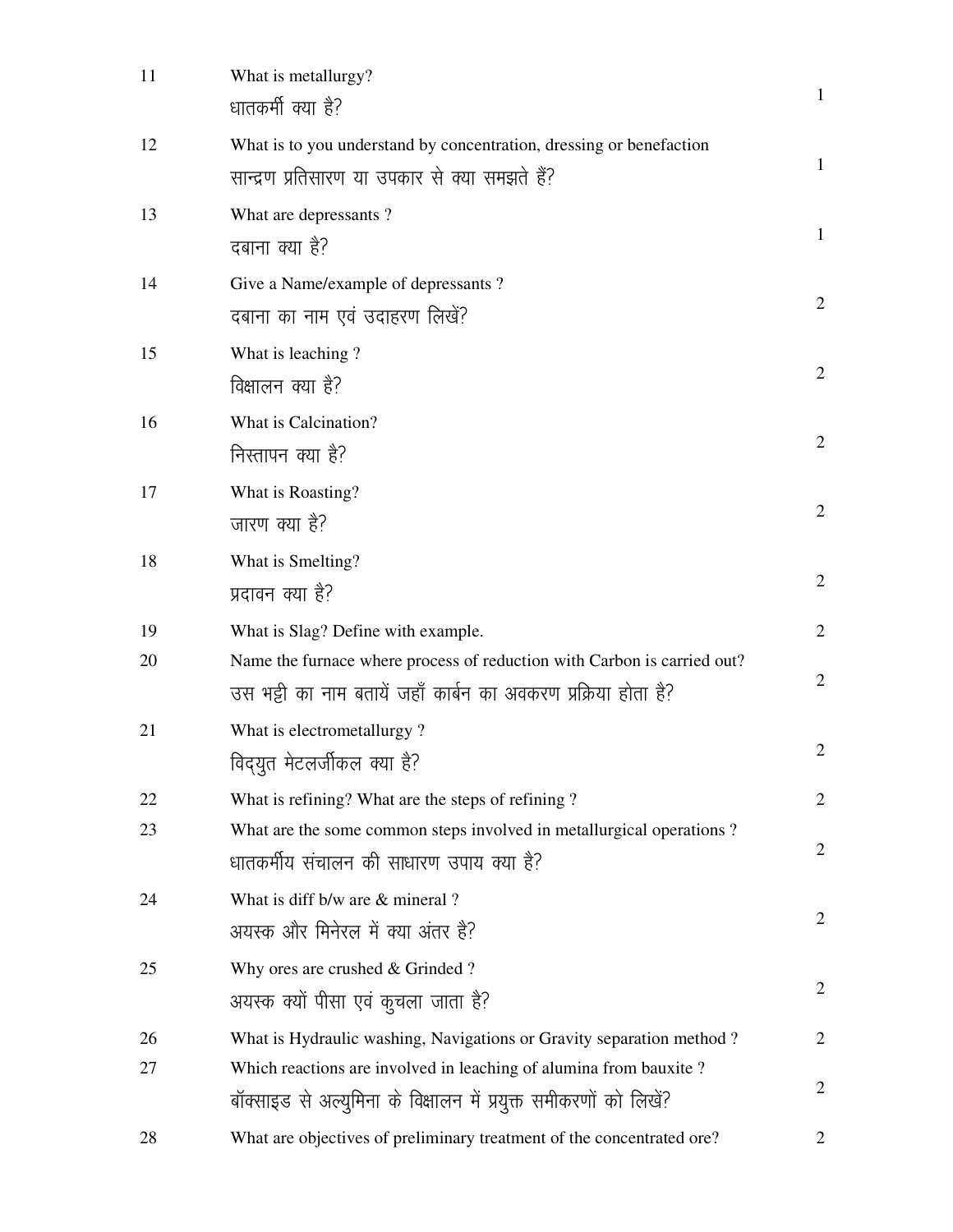|    | सान्द्रित अयस्क का प्राथमिक उपचार क्या है?                                    |                |
|----|-------------------------------------------------------------------------------|----------------|
| 29 | What are the processes, employed for preliminary treatment?                   |                |
|    | प्राथमिक उपचार में कौन सी प्रक्रिया होती है?                                  | $\overline{2}$ |
| 30 | What is the role/function/result of calcinations?                             |                |
|    | निस्तापन के भागीदारी, कार्य एवं प्रतिफल क्या है?                              | $\overline{2}$ |
| 31 | What is the role/result of Roasting?                                          |                |
|    | जारण की भागीदारी एवं प्रतिफल क्सा है?                                         | $\overline{2}$ |
|    | What are the some methods of refining?                                        | $\overline{2}$ |
| 32 | Describe the method chromatography?                                           | 3              |
| 33 | Explain the steps involved in Extraction of Iron from hematite ore?           | 3              |
|    | (give reactions only)                                                         | 3              |
| 34 | What are the reactions involved in Extraction of Iron?                        |                |
|    | लोहा के निष्कर्षण में कौन सी प्रतिक्रिया सम्मिलित है?                         | 3              |
| 35 | Explain the steps involved in Extraction of Copper?                           |                |
| 36 | ताँबे के निष्कर्षण में प्रयुक्त स्टेप का वर्णन करें।                          |                |
|    | Explain/Describe the reactions taking place in Extraction of Copper ?         | 3              |
|    | ताँबा के निस्कर्षण में सम्मिलित कदमों का वर्णन करें?                          |                |
| 37 | Name the various steps involved in the extraction of Zinc?                    |                |
|    | जस्ता के निस्कर्षण में सम्मिलित विभिन्न कदमों चर्चा करें?                     | 3              |
| 38 | What are the reactions, Which takes place in Extraction of Zinc?              |                |
|    | जस्ता के निस्कर्षण में प्रयुक्त प्रतिक्रिया को लिखें?                         | 3              |
| 39 | Differentiate b/w calcination & Roasting.                                     |                |
|    | निस्तापन एवं जारण में विभेद करें?                                             | 3              |
| 40 | Explain/ Giving the one suitable examples of Calcination $&$ Roasting         |                |
|    | निस्तापन एवं जारण का एक उपयुक्त उदाहरण लिखें?                                 | 3              |
| 41 | State briefly the principle which serve as basis for the following operations |                |
|    | in metallurgy.                                                                |                |
|    | धातु के निष्कर्षण में निम्न बिन्दुओं का विस्तार से वर्णन करें।                |                |
|    | (a) Froth floatation process - फेन उत्प्लावन विधि                             | 3              |
|    | (b) Zone refining - शुद्धिकरण क्षेत्र                                         |                |
|    | (c) Refining by liquation  — गलनिक द्वारा शुद्धिकरण                           |                |
| 42 | How Copper metal is extracted from its sulphide ore?                          | 3              |
|    |                                                                               |                |